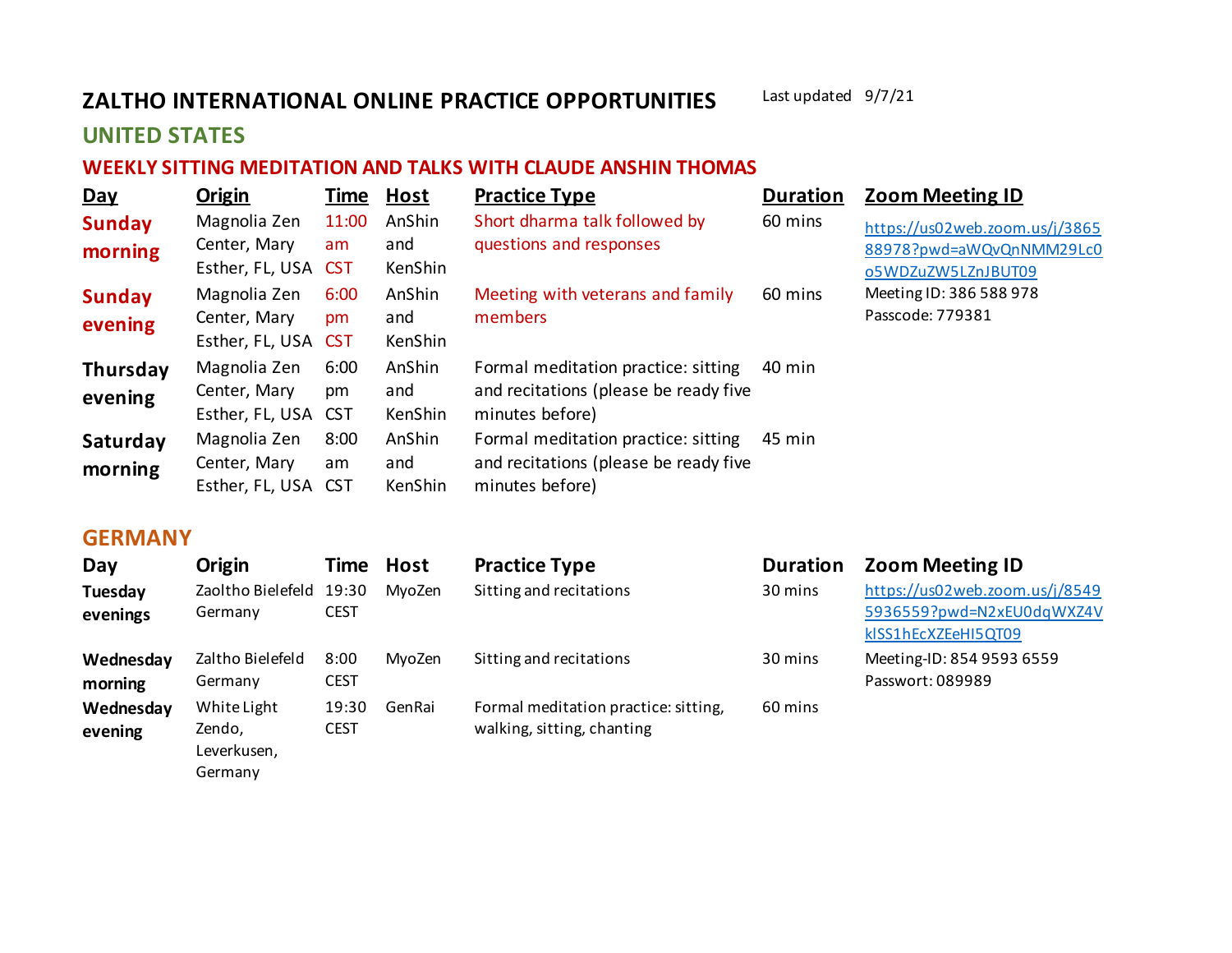| Saturday<br>morning                                                                    | White Light<br>Zendo,<br>Leverkusen,<br>Germany | 9:00<br><b>CEST</b>  | GenRai         | Formal meditation practice: sitting,<br>walking, sitting, recitations        | 60 mins         |                                                                                                                                                  |  |  |
|----------------------------------------------------------------------------------------|-------------------------------------------------|----------------------|----------------|------------------------------------------------------------------------------|-----------------|--------------------------------------------------------------------------------------------------------------------------------------------------|--|--|
| German Zaltho YouTube Chanel: https://www.youtube.com/channel/UCcuC1fwgyMKAizsnBMaF9Gw |                                                 |                      |                |                                                                              |                 |                                                                                                                                                  |  |  |
| <b>ITALY</b>                                                                           |                                                 |                      |                |                                                                              |                 |                                                                                                                                                  |  |  |
| Day                                                                                    | Origin                                          | Time                 | <b>Host</b>    | <b>Practice Type</b>                                                         | <b>Duration</b> | <b>Zoom Meeting ID</b>                                                                                                                           |  |  |
| Tuesday<br>evenning                                                                    | Zaltho Italy                                    | 21:15<br><b>CEST</b> | KyoDo          | Sitting and reciting                                                         | 40 min          | https://us04web.zoom.us/j/8285<br>91493?pwd=a2UyNVhkQk9MaC9x<br><b>TXFtQytTcTlsdz09</b>                                                          |  |  |
| Saturday<br>morning                                                                    | Zaltho Italy                                    | 7:30<br><b>CEST</b>  | KyoDo          | Sitting and reciting                                                         | 40 min          | Meeting id: 828 591 493<br>Passcode: 571054                                                                                                      |  |  |
| <b>COLOMBIA</b>                                                                        |                                                 |                      |                |                                                                              |                 |                                                                                                                                                  |  |  |
| Monday-<br>Friday<br>morning                                                           | Zangha Zaltho<br>Zen, Bogota,<br>Colombia       | 6:30                 | Leila<br>AnGyo | connect through group WhatsApp,<br>listen to a short recording, then sitting | 20 mins         | text on WhatsApp: 57-315<br>8460119, 6:25 am brief note on<br>WhatsApp to connect, at the end<br>brief text to say good bye or ask a<br>question |  |  |
| Saturday and<br><b>Sunday</b><br>morning                                               | Zangha Zaltho<br>Zen, Bogota,<br>Colombia       | 7:30                 | Leila<br>AnGyo | connect through group WhatsApp,<br>listen to a short recording, then sitting | 20 mins         |                                                                                                                                                  |  |  |
| Monday,<br>Wednesday,<br>Thursday,<br>Friday<br>evening                                | Zangha Zaltho<br>Zen, Bogota,<br>Colombia       | 18:30                | Leila<br>AnGyo | connect through group WhatsApp,<br>listen to a short recording, then sitting | 20 mins         | Passcode: 829315                                                                                                                                 |  |  |
| <b>CHILE</b>                                                                           |                                                 |                      |                |                                                                              |                 |                                                                                                                                                  |  |  |
| Day                                                                                    | Origin                                          | Time                 | <b>Host</b>    | <b>Practice Type</b>                                                         | <b>Duration</b> | <b>Zoom Meeting ID</b>                                                                                                                           |  |  |